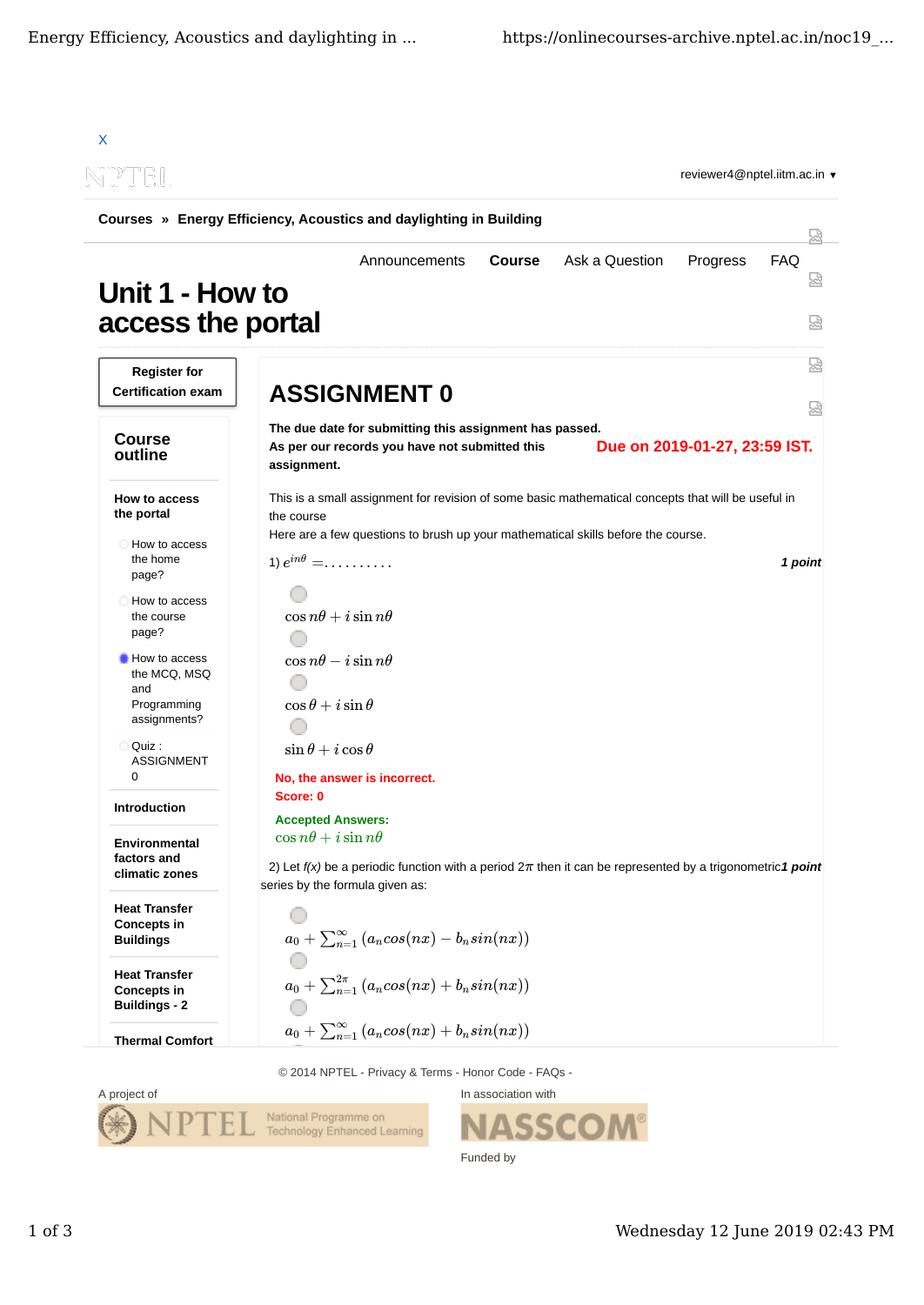| <b>Acoustics and</b><br><b>Noise</b>  | 3) Let $f(t)=1$ when $t>0$ then the Laplace transform of $f(t)$ is given as: | 1 point              |
|---------------------------------------|------------------------------------------------------------------------------|----------------------|
|                                       | ce De<br>1/s                                                                 |                      |
| Sound<br><b>Transmission</b>          | $\overline{1}$                                                               |                      |
|                                       | ್ ಂ                                                                          |                      |
| <b>Noise Control</b>                  | $\cup$ s                                                                     |                      |
| <b>Fundamentals of</b><br>Daylighting | No, the answer is incorrect.                                                 | 얺                    |
|                                       | Score: 0                                                                     |                      |
| Daylighting<br>Design                 | <b>Accepted Answers:</b><br>1/s                                              | 덣                    |
|                                       | 4) $\frac{i}{1-i}$                                                           | $1$ poi $\mathbb{R}$ |
| Interaction<br><b>Session</b>         | express the above in terms of a complex number $a+bi$ :                      |                      |
|                                       |                                                                              | 닯                    |
|                                       | $\frac{1}{2} - \frac{i}{2}$                                                  |                      |
|                                       |                                                                              | 덣                    |
|                                       | $-\frac{1}{2}+\frac{i}{2}$                                                   |                      |
|                                       |                                                                              |                      |
|                                       | $\frac{1}{2}+\frac{i}{2}$                                                    |                      |
|                                       |                                                                              |                      |
|                                       | $-\frac{1}{2}-\frac{i}{2}$                                                   |                      |
|                                       | No, the answer is incorrect.<br>Score: 0                                     |                      |
|                                       | <b>Accepted Answers:</b>                                                     |                      |
|                                       | $-\frac{1}{2}+\frac{i}{2}$                                                   |                      |
|                                       |                                                                              | 1 point              |
|                                       | $\begin{bmatrix} 1 & -4 \\ 1 & -5 \end{bmatrix}$                             |                      |
|                                       | the inverse of matrix given above is:                                        |                      |
|                                       |                                                                              |                      |
|                                       | $\begin{bmatrix} 5 & -4 \end{bmatrix}$                                       |                      |
|                                       | $\begin{bmatrix} 1 & -1 \end{bmatrix}$                                       |                      |
|                                       |                                                                              |                      |
|                                       | $\begin{bmatrix} 1 & -4 \\ 1 & -5 \end{bmatrix}$                             |                      |
|                                       |                                                                              |                      |
|                                       | $\begin{bmatrix} -5 & -4 \\ 1 & 1 \end{bmatrix}$                             |                      |
|                                       |                                                                              |                      |
|                                       | $\begin{bmatrix} 1 & 0 \\ 0 & 1 \end{bmatrix}$                               |                      |
|                                       |                                                                              |                      |
|                                       | No, the answer is incorrect.                                                 |                      |
|                                       | Score: 0                                                                     |                      |
|                                       | <b>Accepted Answers:</b>                                                     |                      |
|                                       | $\begin{bmatrix} 5 & -4 \\ 1 & -1 \end{bmatrix}$                             |                      |
|                                       | 6) if a,b and c are three vectors then which of the following are true:      | 1 point              |
|                                       |                                                                              |                      |
|                                       | $a.\, (b \times c) = (a.b) \times c$                                         |                      |